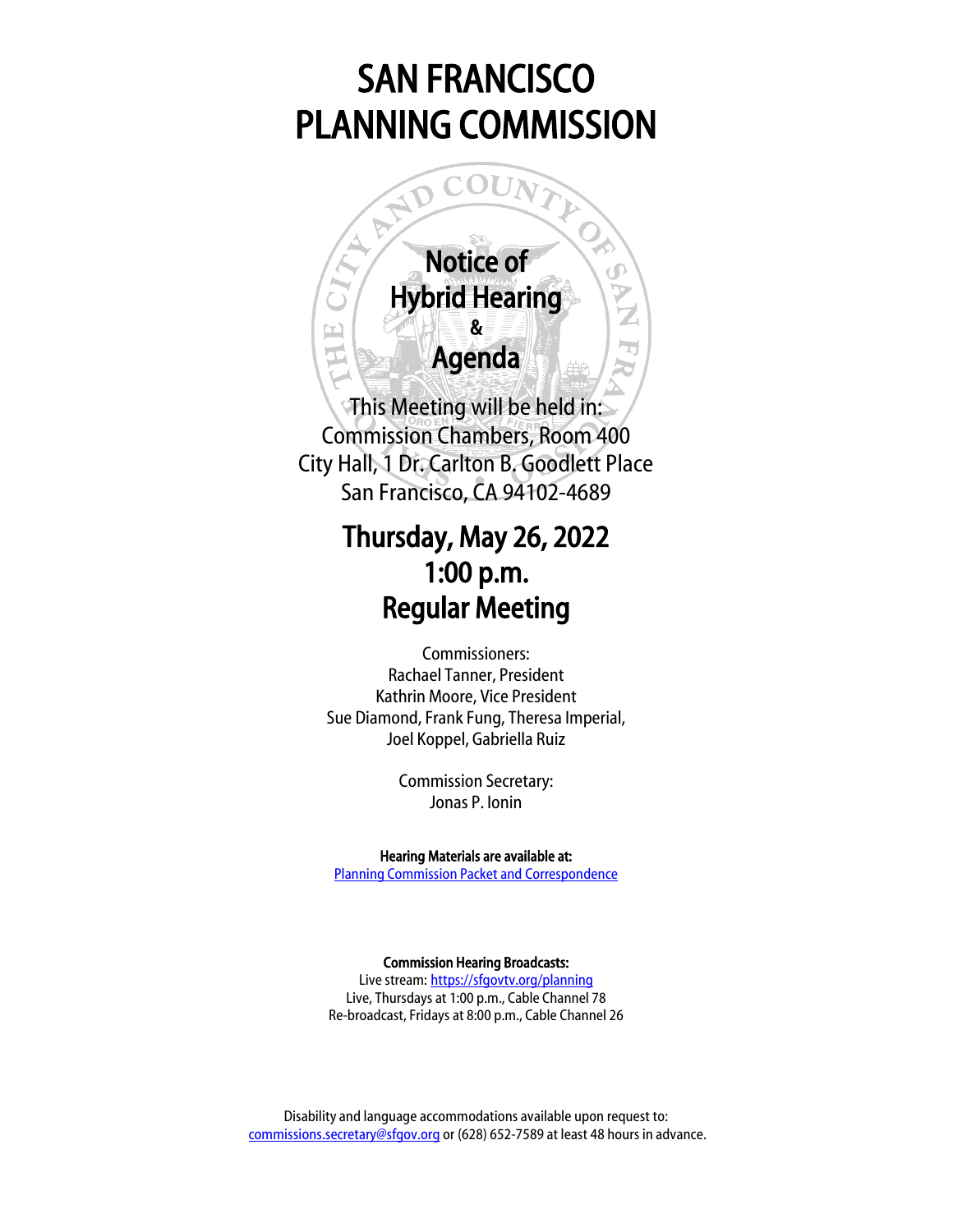# Ramaytush Ohlone Acknowledgement

The Planning Commission acknowledges that we are on the unceded ancestral homeland of the Ramaytush Ohlone, who are the original inhabitants of the San Francisco Peninsula. As the indigenous stewards of this land and in accordance with their traditions, the Ramaytush Ohlone have never ceded, lost, nor forgotten their responsibilities as the caretakers of this place, as well as for all peoples who reside in their traditional territory. As guests, we recognize that we benefit from living and working on their traditional homeland. We wish to pay our respects by acknowledging the Ancestors, Elders, and Relatives of the Ramaytush Ohlone community and by affirming their sovereign rights as First Peoples.

# Know Your Rights Under the Sunshine Ordinance

Government's duty is to serve the public, reaching its decisions in full view of the public. Commissions, boards, councils and other agencies of the City and County exist to conduct the people's business. This ordinance assures that deliberations are conducted before the people and that City operations are open to the people's review.

For more information on your rights under the Sunshine Ordinance (Chapter 67 of the San Francisco Administrative Code) or to report a violation of the ordinance, contact the Sunshine Ordinance Task Force at City Hall, 1 Dr. Carlton B. Goodlett Place, Room 409; phone (415) 554-7724; fax (415) 554-7854; or e-mail at [sotf@sfgov.org.](mailto:sotf@sfgov.org) Copies of the Sunshine Ordinance can be obtained from the Clerk of the Sunshine Task Force, the San Francisco Library and on the City's website at [www.sfbos.org/sunshine.](http://www.sfbos.org/sunshine) 

# Privacy Policy

Personal information that is provided in communications to the Planning Department is subject to disclosure under the California Public Records Act and the San Francisco Sunshine Ordinance. Personal information provided will not be redacted.

Members of the public are not required to provide personal identifying information when they communicate with the Planning Department and its commissions. All written or oral communications that members of the public submit to the Department regarding projects or hearings will be made available to all members of the public for inspection and copying. The Department does not redact any information from these submissions. This means that personal information including names, phone numbers, addresses and similar information that a member of the public elects to submit to the Department and its commissions may appear on the Department's website or in other public documents that members of the public may inspect or copy.

#### Accessible Meeting Information

Commission hearings are held in Room 400 at City Hall, 1 Dr. Carlton B. Goodlett Place in San Francisco. City Hall is open to the public Monday through Friday from 8:00 a.m. to 8:00 p.m. and is accessible to persons using wheelchairs and other assistive mobility devices. Ramps are available at the Grove, Van Ness and McAllister entrances. A wheelchair lift is available at the Polk Street entrance.

Transit: The nearest accessible BART station is Civic Center. Accessible MUNI Metro lines are the F, J, K, L, M, N, T (exit at Civic Center or Van Ness stations). MUNI bus routes also serving the area are the 5, 6, 9, 19, 21, 47, 49, 71, and 71L. For more information regarding MUNI accessible services, call (415) 701-4485 or call 311.

Parking: Accessible parking is available at the Civic Center Underground Parking Garage (McAllister and Polk), and at the Performing Arts Parking Garage (Grove and Franklin). Accessible curbside parking spaces are located all around City Hall.

Disability Accommodations: To request assistive listening devices, real time captioning, sign language interpreters, readers, large print agendas or other accommodations, please contact the Commission Secretary at (628) 652-7589, or [commissions.secretary@sfgov.org](mailto:commissions.secretary@sfgov.org) at least 72 hours in advance of the hearing to help ensure availability.

Language Assistance: To request an interpreter for a specific item during the hearing, please contact the Commission Secretary at (628) 652-7589, or [commissions.secretary@sfgov.org](mailto:commissions.secretary@sfgov.org) at least 48 hours in advance of the hearing.

Allergies: In order to assist the City in accommodating persons with severe allergies, environmental illness, multiple chemical sensitivity or related disabilities, please refrain from wearing scented products (e.g. perfume and scented lotions) to Commission hearings.

SPANISH: Agenda para la Comisión de Planificación. Si desea asistir a la audiencia, y quisiera obtener información en Español o solicitar un aparato para asistencia auditiva, llame al (628) 652-7589. Por favor llame por lo menos 48 horas de anticipación a la audiencia.

CHINESE: 規劃委員會議程。聽證會上如需要語言協助或要求輔助設備,請致電(628) 652-7589。請在聽證會舉行之前的 至少48個小時提出要求。

FILIPINO: Adyenda ng Komisyon ng Pagpaplano. Para sa tulong sa lengguwahe o para humiling ng Pantulong na Kagamitan para sa Pagdinig (headset), mangyari lamang na tumawag sa (628) 652-7589. Mangyaring tumawag nang maaga (kung maaari ay 48 oras) bago sa araw ng Pagdinig.

RUSSIAN: Повестка дня Комиссии по планированию. За помощью переводчика или за вспомогательным слуховым устройством на время слушаний обращайтесь по номеру (628) 652-7589. Запросы должны делаться минимум за 48 часов до начала слушания.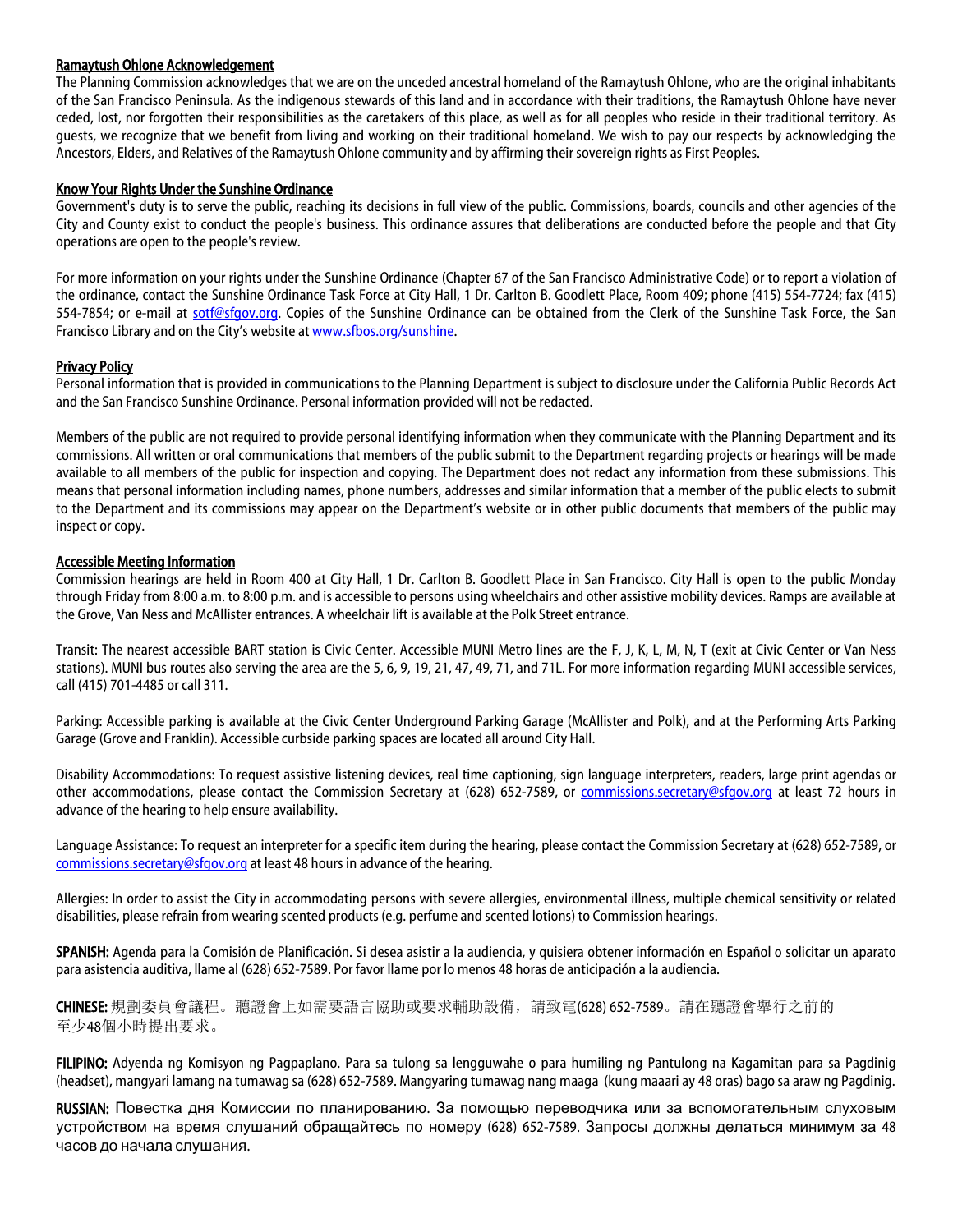This meeting will be held in person at the location listed above. As authorized by California Government Code Section 54953(e) and Mayor Breed's 45th Supplement to her February 25, 2020, emergency proclamation, it is possible that some members of the Planning Commission may attend this meeting remotely. In that event, those members will participate and vote by video. Members of the public may attend the meeting to observe and provide public comment at the physical meeting location listed above or online at *<https://sfplanning.org/>*. Instructions for providing remote public comment are below.

Remote Access to Information and Participation

In accordance with Governor Newsom's statewide order for all residents to Shelter-in-place - and the numerous preceding local and state proclamations, orders and supplemental directions - aggressive directives have been issued to slow down and reduce the spread of the COVID-19 virus.

On April 3, 2020, the Planning Commission was authorized to resume their hearing schedule through the duration of the shelter-in-place remotely. Therefore, the Planning Commission meetings will be held via videoconferencing and allow for remote public comment. The Commission strongly encourages interested parties to submit their comments in writing, in advance of the hearing to [commissions.secretary@sfgov.org.](mailto:commissions.secretary@sfgov.org) Visit the SFGovTV website [\(https://sfgovtv.org/planning\)](https://sfgovtv.org/planning) to stream the live meetings or watch on a local television station.

Public Comment call-in: (415) 655-0001 / Access code: 2483 459 7905

The public comment call-in line number will also be provided on the Department's webpage <https://sfplanning.org/>and during the live SFGovTV broadcast.

As the COVID-19 emergency progresses, please visit the Planning website regularly to be updated on the current situation as it affects the hearing process and the Planning Commission.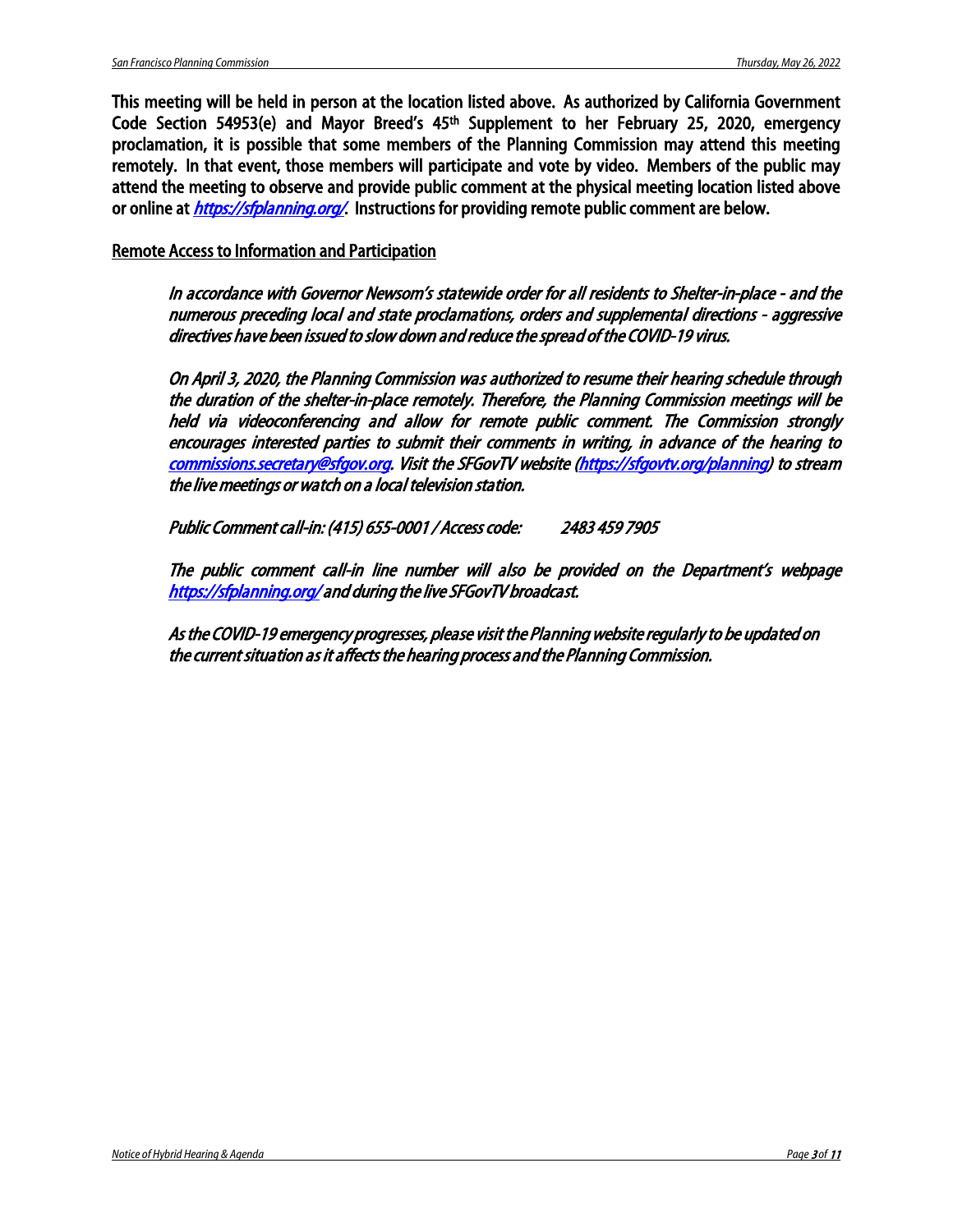# ROLL CALL:

President: Rachael Tanner Vice-President: Kathrin Moore

Commissioners: Sue Diamond, Frank Fung, Theresa Imperial, Joel Koppel, Gabriella Ruiz

# A. CONSIDERATION OF ITEMS PROPOSED FOR CONTINUANCE

The Commission will consider a request for continuance to a later date. The Commission may choose to continue the item to the date proposed below, to continue the item to another date, or to hear the item on this calendar.

- 1. 2022-003902PCA (A. STARR: (628) 652-7533) NEIGHBORHOOD COMMERCIAL AND MIXED-USE DISTRICTS (BOARD FILE NO. 220340) – Planning Code Amendment – Ordinance, introduced by Supervisor Haney, amending the Planning Code to update and reorganize Neighborhood Commercial and Mixed-Use Zoning District controls, including, among other things, to 1) permit Accessory Arts Activities, and production, wholesaling, and processing of goods and commodities, to occupy more than one-third of total space in Commercial (C), Downtown Residential (DTR), Eastern Neighborhoods Mixed Use, Mission Bay, and Residential-Commercial (RC) Districts; 2) principally permit Arts Activities, Job Training, Public Facility, and Social Service and Philanthropic Facility uses in the Folsom Street Neighborhood Commercial Transit (NCT), SoMa NCT, Regional Commercial, and certain Eastern Neighborhoods Mixed Use Districts, and in historic and nonconforming commercial buildings in Residential Enclave Districts; 3) principally permit General Entertainment and Nighttime Entertainment uses in the Folsom Street NCT District; 4) principally permit Bar uses on the second floor in the Folsom Street NCT and Regional Commercial Districts; 5) principally permit Nighttime Entertainment uses in the Regional Commercial and Western SoMa Mixed-Use - General (WMUG) Districts; 6) conditionally permit Nighttime Entertainment in the Mixed-Use - General (MUG) and WMUG Districts; 7) principally permit Job Training, Public Facility, and Social Service and Philanthropic Facility uses in the SoMa NCT District and certain Eastern Neighborhoods Districts; 8) require that large developments in South of Market Mixed Use Districts, which contain commercial spaces provide a mix of commercial space sizes; 9) require that all Nighttime Entertainment uses comply with the Entertainment Commission's good neighbor policies; and 10) remove certain limitations on location for Nighttime Entertainment and Animal Services uses in the Western SoMa Special Use District; and adopting environmental findings, findings of public necessity, convenience, and welfare under Planning Code, Section 302, and findings of consistency with the General Plan, and the eight priority policies of Planning Code, Section 101.1. (Proposed for Continuance to June 30, 2022)
- 

2. 2021-012952CUA (K. AGNIHOTRI: (628) 652-7454)

2030 UNION STREET – north side between Buchanan and Webster Streets; Lot 009 in Assessor's Block 0532 (District 2) – Request for Conditional Use Authorization pursuant to Planning Code Sections 725, 202.2(a)(5), and 303 to establish a Cannabis Retail use on the first floor (approximately 996 square feet) within the Union Street NCD (Neighborhood Commercial District) Zoning District and 40-X Height and Bulk District. This action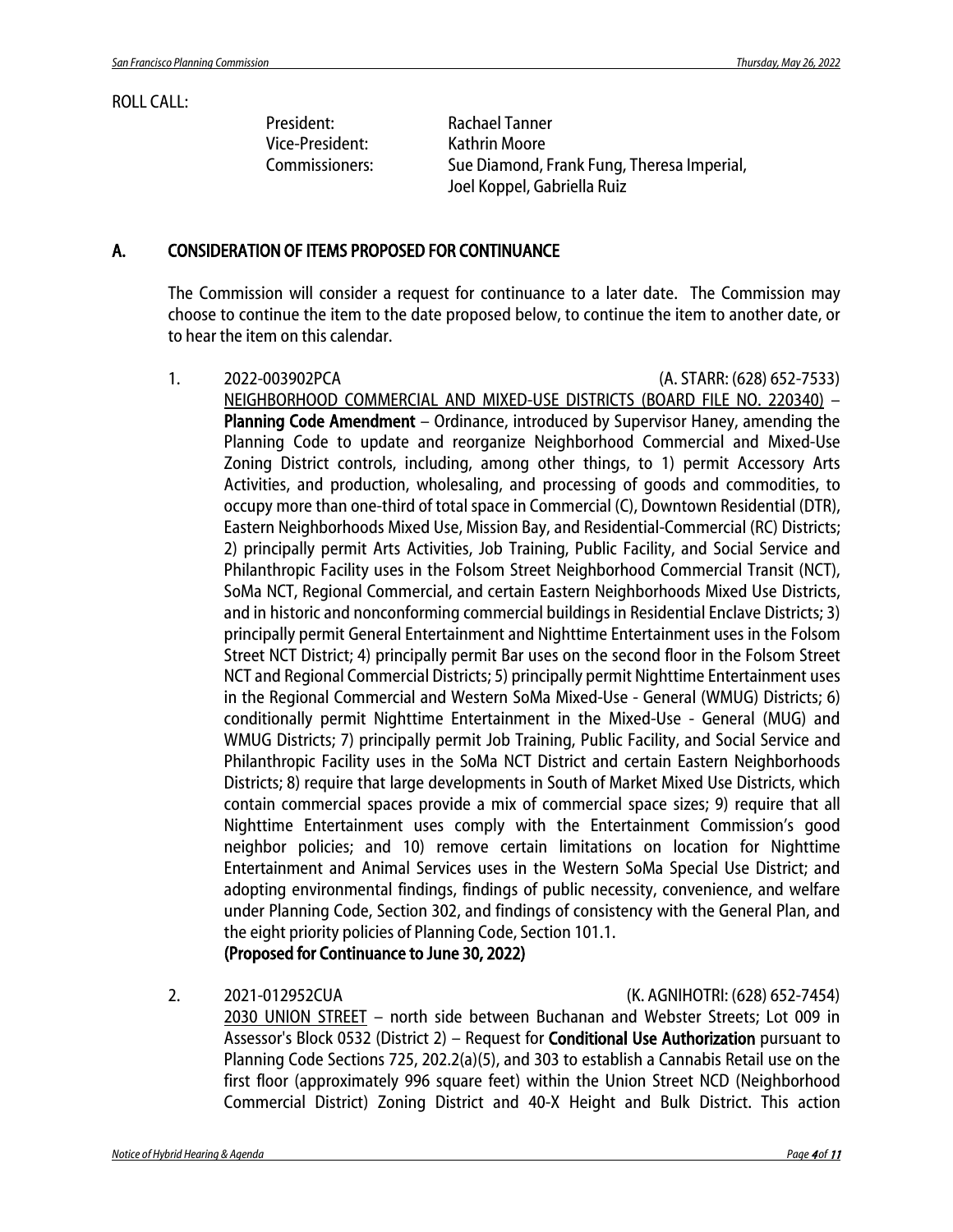constitutes the Approval Action for the project for the purposes of CEQA, pursuant to San Francisco Administrative Code Section [31.04\(](https://codelibrary.amlegal.com/codes/san_francisco/latest/sf_admin/0-0-0-15178)h). (Proposed for Continuance to July 14, 2022)

# 3. 2020-005176DRP (D. WINSLOW: (628) 652-7335)

45 BERNARD STREET – south side between Taylor and Jones Streets; Lot 030 in Assessor's Block 0157 (District 3) – Request for Discretionary Review of Building Permit No. 2020.0822.2415 to construct a rear addition; alter the exterior of the existing building; and to legalize an existing residential unit within a RH-3 (Residential House, Three-Family) Zoning District and 40-X Height and Bulk District. This action constitutes the Approval Action for the project for the purposes of CEQA, pursuant to San Francisco Administrative Code Sectio[n 31.04\(](https://codelibrary.amlegal.com/codes/san_francisco/latest/sf_admin/0-0-0-15178)h).

*Preliminary Recommendation: Do Not Take Discretionary Review and Approve* (Proposed for Continuance to July 21, 2022)

4. 2016-000302DRP (D. WINSLOW: (628) 652-7335)

460 VALLEJO STREET – north side between Kearny and Montgomery Streets; Lot 020 in Assessor's Block 0133 (District 3) – Request for Discretionary Review of Building Permit No. 2019.0402.6906 for extensive interior alteration of the existing two (2) dwelling unit residence, building recladding removing stucco and replacing with wood siding, and an approximately one (1)-foot increase of the rear yard roof height to allow for the creation of a furnished roof deck above. Permit is submitted in partial abatement of Enforcement Case No. 2018-001495ENF for Planning Code violations for work without a permit. Current permit application legalizes building expansion at the rear, proposed fence less than ten (10)-feet high at rear yard, lightwell infills, a 100 square foot garden shed in rear yard, and restoration of roof deck to twelve (12)-foot front yard setback within a RH-3 (Residential House, Three-Family) Zoning District and 40-X Height and Bulk District. This action constitutes the Approval Action for the project for the purposes of CEQA, pursuant to San Francisco Administrative Code Section [31.04\(](https://codelibrary.amlegal.com/codes/san_francisco/latest/sf_admin/0-0-0-15178)h).

*Preliminary Recommendation: Take Discretionary Review and Approve* (Continued from Regular hearing on April 28, 2022) (Proposed for Continuance to August 25, 2022)

# B. COMMISSION MATTERS

- 5. Consideration of Adoption:
	- [Draft Minutes for May 12, 2022](https://commissions.sfplanning.org/cpcpackets/20220512_cal_min.pdf)
- 6. Commission Comments/Questions
	- Inquiries/Announcements. Without discussion, at this time Commissioners may make announcements or inquiries of staff regarding various matters of interest to the Commissioner(s).
	- Future Meetings/Agendas. At this time, the Commission may discuss and take action to set the date of a Special Meeting and/or determine those items that could be placed on the agenda of the next meeting and other future meetings of the Planning Commission.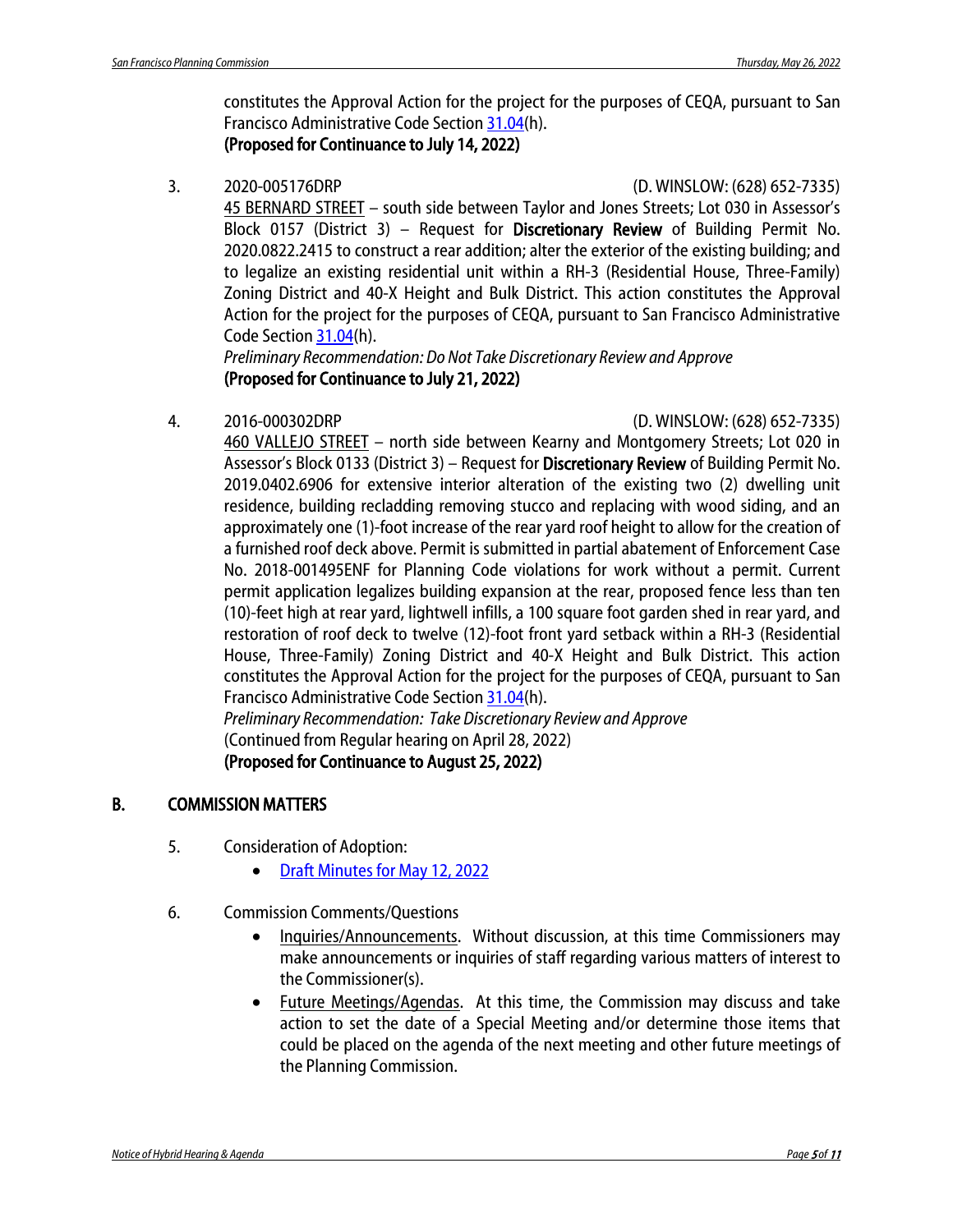# C. DEPARTMENT MATTERS

- 7. Director's Announcements
- 8. Review of Past Events at the Board of Supervisors, Board of Appeals and Historic Preservation Commission

# D. GENERAL PUBLIC COMMENT

At this time, members of the public may address the Commission on items of interest to the public that are within the subject matter jurisdiction of the Commission except agenda items. With respect to agenda items, your opportunity to address the Commission will be afforded when the item is reached in the meeting. Each member of the public may address the Commission for up to three minutes. When the number of speakers exceed the 15-minute limit, General Public Comment may be moved to the end of the Agenda.

# E. REGULAR CALENDAR

The Commission Hearing Procedures provide for presentations by staff; when applicable, followed by a presentation of the project sponsor team; followed by public comment. Please be advised that the project sponsor team includes: the sponsor(s) or their designee, lawyers, architects, engineers, expediters, and/or other advisors.

9. [2022-002926PCA](https://citypln-m-extnl.sfgov.org/Commissions/CPC/5_26_2022/Commission%20Packet/2022-002926PCA.pdf) (A. MERLONE: (628) 652-7534) AFFORDABLE HOUSING CODE ENFORCEMENT [BOARD FILE NO. 220262] – Planning Code Amendment – Ordinance, introduced by the Mayor, amending the Planning Code to permit the Mayor's Office of Housing and Community Development to enforce, and collect fines and penalties for violations of, Planning Code provisions governing affordable housing; amending the Administrative Code to allow the Mayor's Office of Housing and Community Development (MOHCD) to use the proceeds in the Affordable Housing Enforcement Fund for all Planning Code enforcement activities by MOHCD relating to affordable housing; affirming the Planning Department's determination under the California Environmental Quality Act; and making findings of consistency with the General Plan, and the eight priority policies of Planning Code, Section 101.1, and findings of public necessity, convenience, and welfare under Planning Code, Section 302. *Preliminary Recommendation: Approve*

# F. DISCRETIONARY REVIEW CALENDAR

The Commission Discretionary Review Hearing Procedures provide for presentations by staff; followed by the DR requestor team; followed by public comment opposed to the project; followed by the project sponsor team; followed by public comment in support of the project. Please be advised that the DR requestor and project sponsor teams include: the DR requestor and sponsor or their designee, lawyers, architects, engineers, expediters, and/or other advisors.

10. [2021-001778DRP](https://citypln-m-extnl.sfgov.org/Commissions/CPC/5_26_2022/Commission%20Packet/2021-001778DRP.pdf) (D. WINSLOW: (628) 652-7335)

1603 TREAT AVENUE – east side between Precita Avenue and Ripley Street; Lot 014 in Assessor's Block 5543 (District 9) – Request for Discretionary Review of Building Permit No.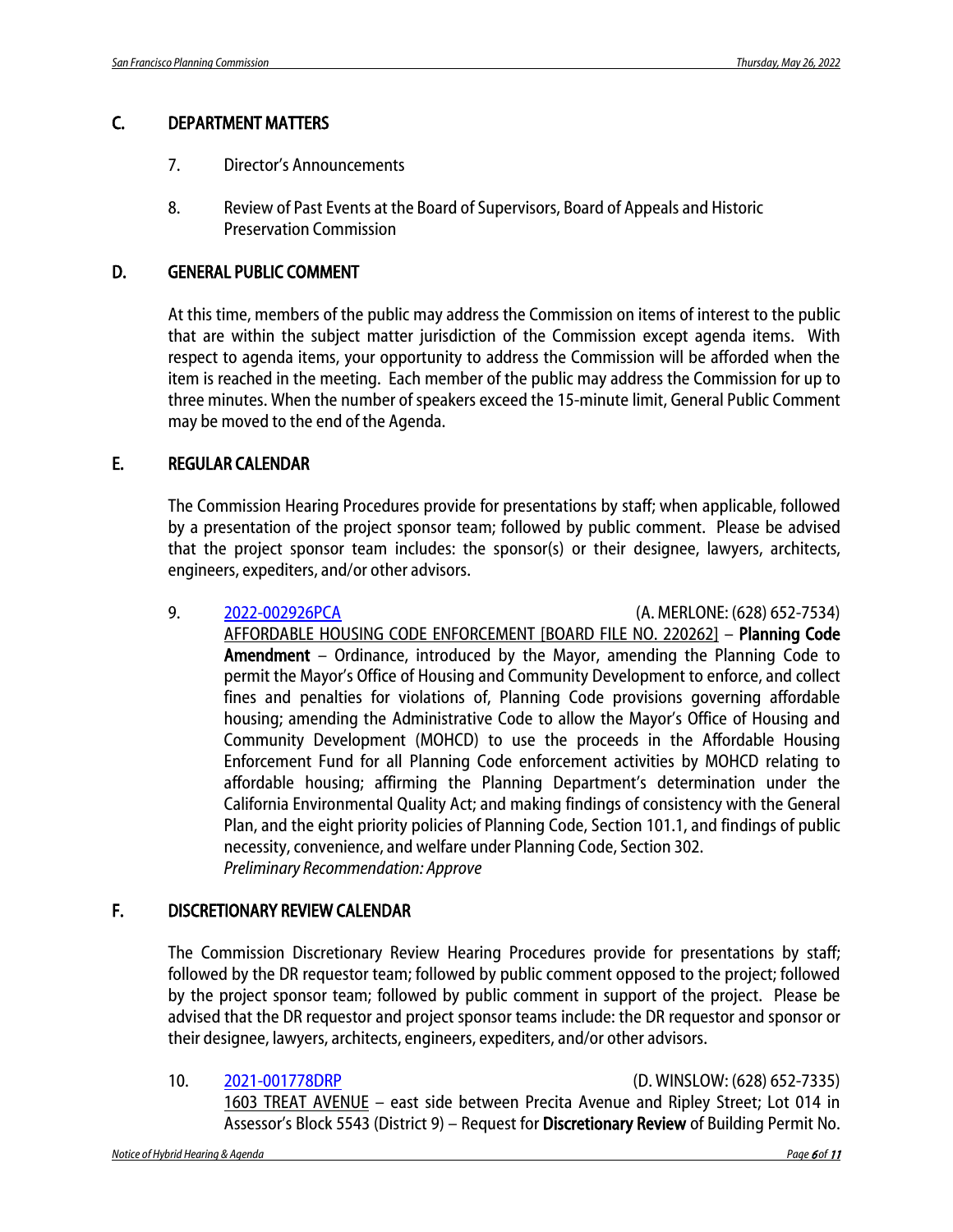2021.0125.3210 to construct a horizontal addition at the rear of an existing two-story, over basement one-family residence within a RH-2 (Residential House, Two-Family) Zoning District and 40-X Height and Bulk District. This action constitutes the Approval Action for the project for the purposes of CEQA, pursuant to San Francisco Administrative Code Sectio[n 31.04\(](https://codelibrary.amlegal.com/codes/san_francisco/latest/sf_admin/0-0-0-15178)h).

*Preliminary Recommendation: Do Not Take Discretionary Review and Approve*

ADJOURNMENT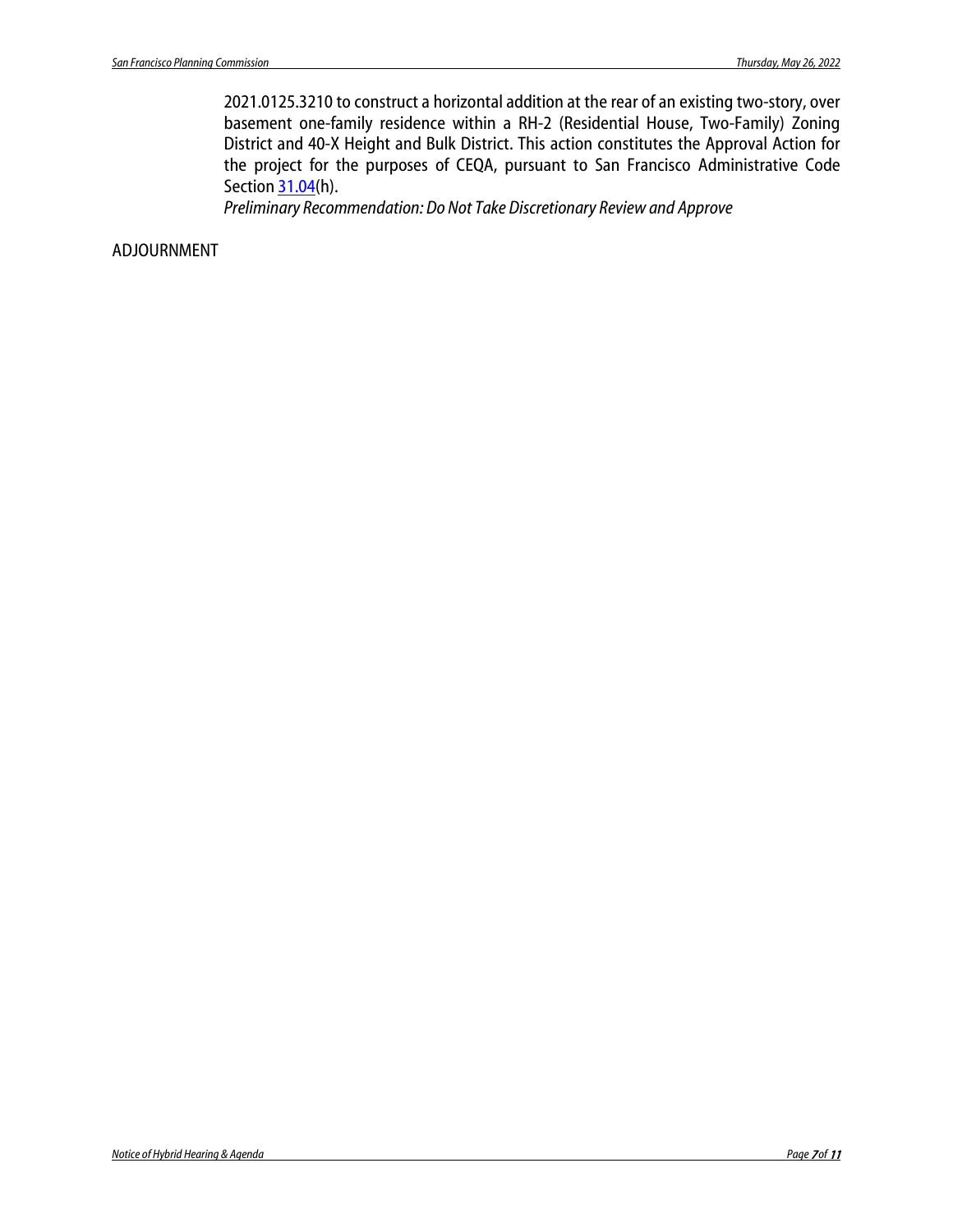#### Hearing Procedures

The Planning Commission holds public hearings regularly, on most Thursdays. The full hearing schedule for the calendar year and the Commission Rules & Regulations may be found online at[: www.sfplanning.org.](http://www.sfplanning.org/) 

Public Comments: Persons attending a hearing may comment on any scheduled item.

 When speaking before the Commission in City Hall, Room 400, please note the timer indicating how much time remains. Speakers will hear two alarms. The first soft sound indicates the speaker has 30 seconds remaining. The second louder sound indicates that the speaker's opportunity to address the Commission has ended.

Sound-Producing Devices Prohibited: The ringing of and use of mobile phones and other sound-producing electronic devices are prohibited at this meeting. Please be advised that the Chair may order the removal of any person(s) responsible for the ringing or use of a mobile phone, pager, or other similar sound-producing electronic devices *(67A.1 Sunshine Ordinance: Prohibiting the use of cell phones, pagers and similar sound-producing electronic devices at and during public meetings).*

For most cases (CU's, PUD's, 309's, etc…) that are considered by the Planning Commission, after being introduced by the Commission Secretary, shall be considered by the Commission in the following order:

- 1. A thorough description of the issue(s) by the Director or a member of the staff.
- 2. A presentation of the proposal by the Project Sponsor(s) team (includes sponsor or their designee, lawyers, architects, engineers, expediters, and/or other advisors) would be for a period not to exceed 10 minutes, unless a written request for extension not to exceed a total presentation time of 15 minutes is received at least 72 hours in advance of the hearing, through the Commission Secretary, and granted by the President or Chair.
- 3. A presentation of opposition to the proposal by organized opposition for a period not to exceed 10 minutes (or a period equal to that provided to the project sponsor team) with a minimum of three (3) speakers. The intent of the 10 min block of time provided to organized opposition is to reduce the number of overall speakers who are part of the organized opposition. The requestor should advise the group that the Commission would expect the organized presentation to represent their testimony, if granted. Organized opposition will be recognized only upon written application at least 72 hours in advance of the hearing, through the Commission Secretary, the President or Chair. Such application should identify the organization(s) and speakers.
- 4. Public testimony from proponents of the proposal: An individual may speak for a period not to exceed three (3) minutes.
- 5. Public testimony from opponents of the proposal: An individual may speak for a period not to exceed three (3) minutes.
- 6. Director's preliminary recommendation must be prepared in writing.
- 7. Action by the Commission on the matter before it.
- 8. In public hearings on Draft Environmental Impact Reports, all speakers will be limited to a period not to exceed three (3) minutes.
- 9. The President (or Acting Chair) may impose time limits on appearances by members of the public and may otherwise exercise his or her discretion on procedures for the conduct of public hearings.
- 10. Public comment portion of the hearing shall be closed and deliberation amongst the Commissioners shall be opened by the Chair;
- 11. A motion to approve; approve with conditions; approve with amendments and/or modifications; disapprove; or continue to another hearing date, if seconded, shall be voted on by the Commission.

Every Official Act taken by the Commission must be adopted by a majority vote of all members of the Commission, a minimum of four (4) votes. A failed motion results in the disapproval of the requested action, unless a subsequent motion is adopted. Any Procedural Matter, such as a continuance, may be adopted by a majority vote of members present, as long as the members present constitute a quorum (four (4) members of the Commission).

For Discretionary Review cases that are considered by the Planning Commission, after being introduced by the Commission Secretary, shall be considered by the Commission in the following order:

- 1. A thorough description of the issue by the Director or a member of the staff.
- 2. A presentation by the DR Requestor(s) team (includes Requestor(s) or their designee, lawyers, architects, engineers, expediters, and/or other advisors) would be for a period not to exceed five (5) minutes for each requestor.
- 3. Testimony by members of the public in support of the DR would be up to three (3) minutes each.
- 4. A presentation by the Project Sponsor(s) team (includes Sponsor(s) or their designee, lawyers, architects, engineers, expediters, and/or other advisors) would be for a period up to five (5) minutes, but could be extended for a period not to exceed 10 minutes if there are multiple DR requestors.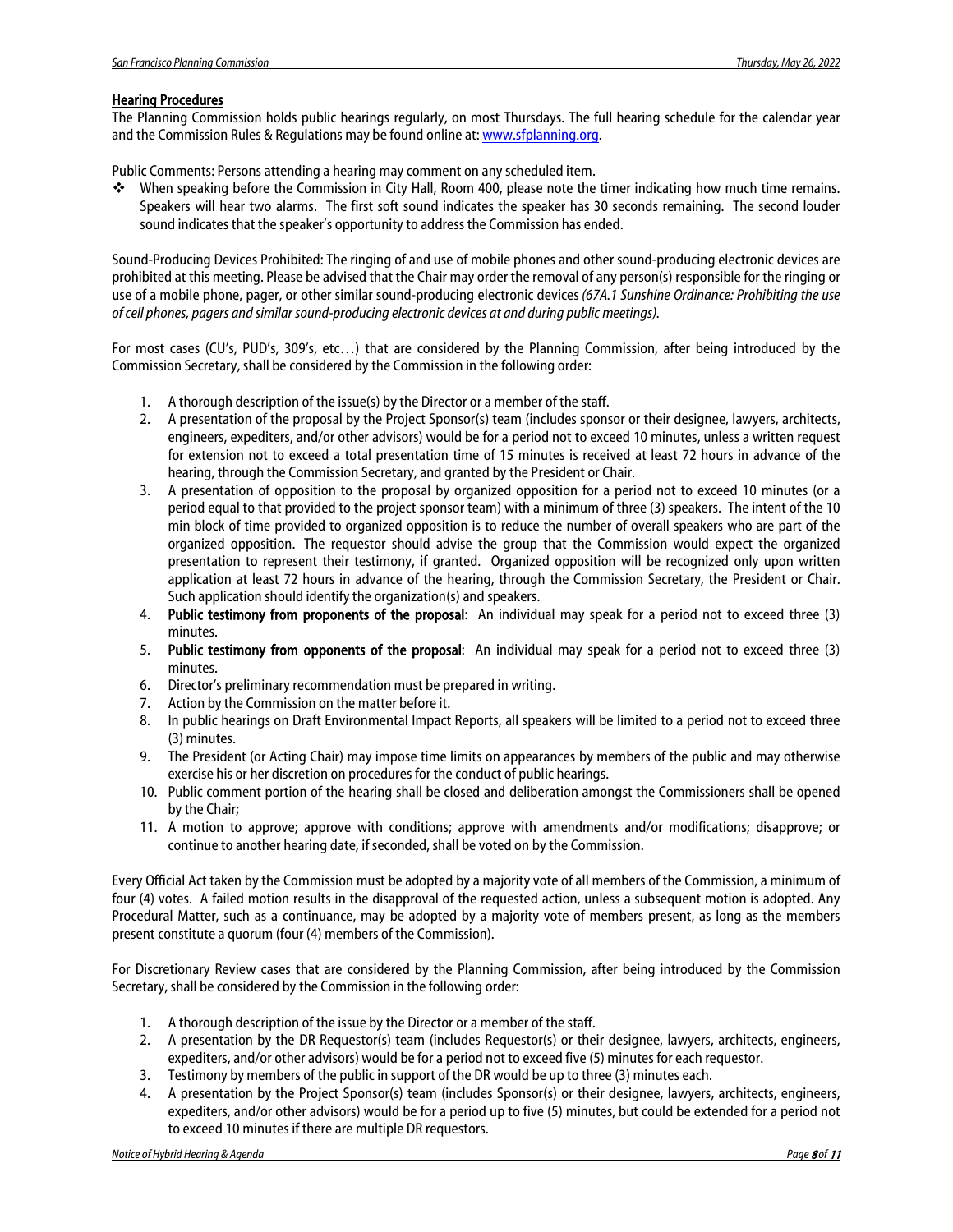- 5. Testimony by members of the public in support of the project would be up to three (3) minutes each.
- 6. DR requestor(s) or their designees are given two (2) minutes for rebuttal.
- 7. Project sponsor(s) or their designees are given two (2) minutes for rebuttal.
- 8. The President (or Acting Chair) may impose time limits on appearances by members of the public and may otherwise exercise his or her discretion on procedures for the conduct of public hearings.

The Commission must Take DR in order to disapprove or modify a building permit application that is before them under Discretionary Review. A failed motion to Take DR results in a Project that is approved as proposed.

### Hearing Materials

Advance Submissions: To allow Commissioners the opportunity to review material in advance of a hearing, materials must be received by the Planning Department eight (8) days prior to the scheduled public hearing. All submission packages must be delivered to 49 South Van Ness Ave, 14th Floor, by 5:00 p.m. and should include fifteen (15) hardcopies and a .pdf copy must be provided to the staff planner. Correspondence submitted to the Planning Commission after eight days in advance of a hearing must be received by the Commission Secretary no later than the close of business the day before a hearing for it to become a part of the public record for any public hearing.

Correspondence submitted to the Planning Commission on the same day, must be submitted at the hearing directly to the Planning Commission Secretary. Please provide ten (10) copies for distribution. Correspondence submitted in any other fashion on the same day may not become a part of the public record until the following hearing.

Correspondence sent directly to all members of the Commission, must include a copy to the Commission Secretary [\(commissions.secretary@sfgov.org\)](mailto:commissions.secretary@sfgov.org) for it to become a part of the public record.

These submittal rules and deadlines shall be strictly enforced and no exceptions shall be made without a vote of the Commission.

Persons unable to attend a hearing may submit written comments regarding a scheduled item to: Planning Commission, 49 South Van Ness Ave, 14th Floor, San Francisco, CA 94103-2414. Written comments received by the close of the business day prior to the hearing will be brought to the attention of the Planning Commission and made part of the official record.

#### **Appeals**

The following is a summary of appeal rights associated with the various actions that may be taken at a Planning Commission hearing.

| <b>Case Type</b>                                    | <b>Case Suffix</b> | Appeal Period*   | <b>Appeal Body</b>          |
|-----------------------------------------------------|--------------------|------------------|-----------------------------|
| <b>Office Allocation</b>                            | OFA(B)             | 15 calendar days | Board of Appeals**          |
| Conditional Use Authorization and Planned Unit      | CUA(C)             | 30 calendar days | <b>Board of Supervisors</b> |
| Development                                         |                    |                  |                             |
| Buildina<br>Application<br>(Discretionary<br>Permit | DRP/DRM (D)        | 15 calendar days | <b>Board of Appeals</b>     |
| Review)                                             |                    |                  |                             |
| <b>EIR Certification</b>                            | ENV (E)            | 30 calendar days | <b>Board of Supervisors</b> |
| <b>Coastal Zone Permit</b>                          | CTZ(P)             | 15 calendar davs | <b>Board of Appeals</b>     |
| <b>Planning Code Amendments by Application</b>      | PCA (T)            | 30 calendar days | <b>Board of Supervisors</b> |
| Variance (Zoning Administrator action)              | VAR (V)            | 10 calendar days | <b>Board of Appeals</b>     |
| Authorization<br>Eastern<br>Project<br>in.<br>Large | LPA(X)             | 15 calendar days | <b>Board of Appeals</b>     |
| <b>Neighborhoods</b>                                |                    |                  |                             |
| Permit Review in C-3 Districts,<br>Downtown         | DNX(X)             | 15-calendar days | <b>Board of Appeals</b>     |
| <b>Residential Districts</b>                        |                    |                  |                             |
| Zoning Map Change by Application                    | MAP(Z)             | 30 calendar days | <b>Board of Supervisors</b> |

*\* Appeals of Planning Commission decisions on Building Permit Applications (Discretionary Review) must be made within 15 days of the date the building permit is issued/denied by the Department of Building Inspection (not from the date of the Planning Commission hearing). Appeals of Zoning Administrator decisions on Variances must be made within 10 days from the issuance of the decision letter.*

*\*\*An appeal of a Certificate of Appropriateness or Permit to Alter/Demolish may be made to the Board of Supervisors if the project requires Board of Supervisors approval or if the project is associated with a Conditional Use Authorization appeal. An appeal of an Office Allocation may be made to the Board of Supervisors if the project requires a Conditional Use Authorization.*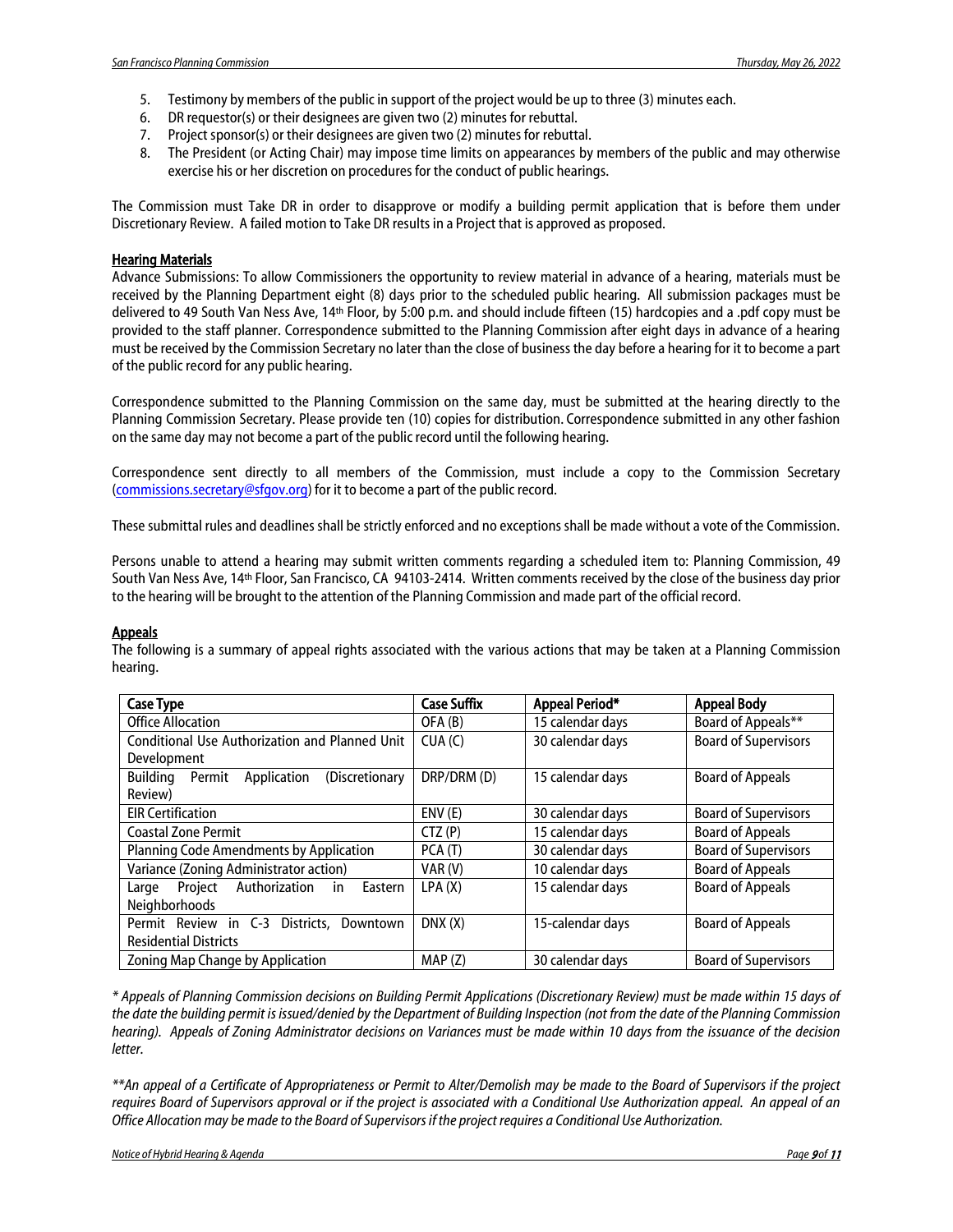For more information regarding the Board of Appeals process, please contact the Board of Appeals at (415) 575-6880. For more information regarding the Board of Supervisors process, please contact the Clerk of the Board of Supervisors at (415) 554-5184 or [board.of.supervisors@sfgov.org.](mailto:board.of.supervisors@sfgov.org)

An appeal of the approval (or denial) of a 100% Affordable Housing Bonus Program application may be made to the Board of Supervisors within 30 calendar days after the date of action by the Planning Commission pursuant to the provisions of Sections 328(g)(5) and 308.1(b). Appeals must be submitted in person at the Board's office at 1 Dr. Carlton B. Goodlett Place, Room 244. For further information about appeals to the Board of Supervisors, including current fees, contact the Clerk of the Board of Supervisors at (415) 554-5184.

An appeal of the approval (or denial) of a **building permit application** issued (or denied) pursuant to a 100% Affordable Housing Bonus Program application by the Planning Commission or the Board of Supervisors may be made to the **Board of Appeals within** 15 calendar days after the building permit is issued (or denied) by the Director of the Department of Building Inspection. Appeals must be submitted in person at the Board's office at 1650 Mission Street, 3rd Floor, Room 304. For further information about appeals to the Board of Appeals, including current fees, contact the Board of Appeals at (415) 575-6880.

### **Challenges**

Pursuant to Government Code Section 65009, if you challenge, in court, (1) the adoption or amendment of a general plan, (2) the adoption or amendment of a zoning ordinance, (3) the adoption or amendment of any regulation attached to a specific plan, (4) the adoption, amendment or modification of a development agreement, or (5) the approval of a variance, conditional-use authorization, or any permit, you may be limited to raising only those issues you or someone else raised at the public hearing described in this notice, or in written correspondence delivered to the Planning Commission, at, or prior to, the public hearing.

#### CEQA Appeal Rights under Chapter 31 of the San Francisco Administrative Code

If the Commission's action on a project constitutes the Approval Action for that project (as defined in S.F. Administrative Code Chapter 31, as amended, Board of Supervisors Ordinance Number 161-13), then the CEQA determination prepared in support of that Approval Action is thereafter subject to appeal within the time frame specified in S.F. Administrative Code Section 31.16. This appeal is separate from and in addition to an appeal of an action on a project. Typically, an appeal must be filed within 30 calendar days of the Approval Action for a project that has received an exemption or negative declaration pursuant to CEQA. For information on filing an appeal under Chapter 31, contact the Clerk of the Board of Supervisors at City Hall, 1 Dr. Carlton B. Goodlett Place, Room 244, San Francisco, CA 94102, or call (415) 554-5184. If the Department's Environmental Review Officer has deemed a project to be exempt from further environmental review, an exemption determination has been prepared and can be obtained on-line at [http://www.sf-planning.org/index.aspx?page=3447.](http://www.sf-planning.org/index.aspx?page=3447) Under CEQA, in a later court challenge, a litigant may be limited to raising only those issues previously raised at a hearing on the project or in written correspondence delivered to the Board of Supervisors, Planning Commission, Planning Department or other City board, commission or department at, or prior to, such hearing, or as part of the appeal hearing process on the CEQA decision.

#### Protest of Fee or Exaction

You may protest any fee or exaction subject to Government Code Section 66000 imposed as a condition of approval in accordance with Government Code Section 66020. The protest must satisfy the requirements of Government Code Section 66020(a) and must be filed within 90 days of the date of the first approval or conditional approval of the development referencing the challenged fee or exaction. For purposes of Government Code Section 66020, the date of imposition of the fee shall be the date of the earliest discretionary approval by the City of the subject development.

The Planning Commission's approval or conditional approval of the development subject to the challenged fee or exaction as expressed in its Motion, Resolution, or Discretionary Review Action or the Zoning Administrator's Variance Decision Letter will serve as Notice that the 90-day protest period under Government Code Section 66020 has begun.

#### Proposition F

Under Campaign and Governmental Conduct Code Section 1.127, no person or entity with a financial interest in a land use matter pending before the Board of Appeals, Board of Supervisors, Building Inspection Commission, Commission on Community Investment and Infrastructure, Historic Preservation Commission, Planning Commission, Port Commission, or the Treasure Island Development Authority Board of Directors, may make a campaign contribution to a member of the Board of Supervisors, the Mayor, the City Attorney, or a candidate for any of those offices, from the date the land use matter commenced until 12 months after the board or commission has made a final decision or any appeal to another City agency from that decision has been resolved. For more information about this restriction, visit sfethics.org.